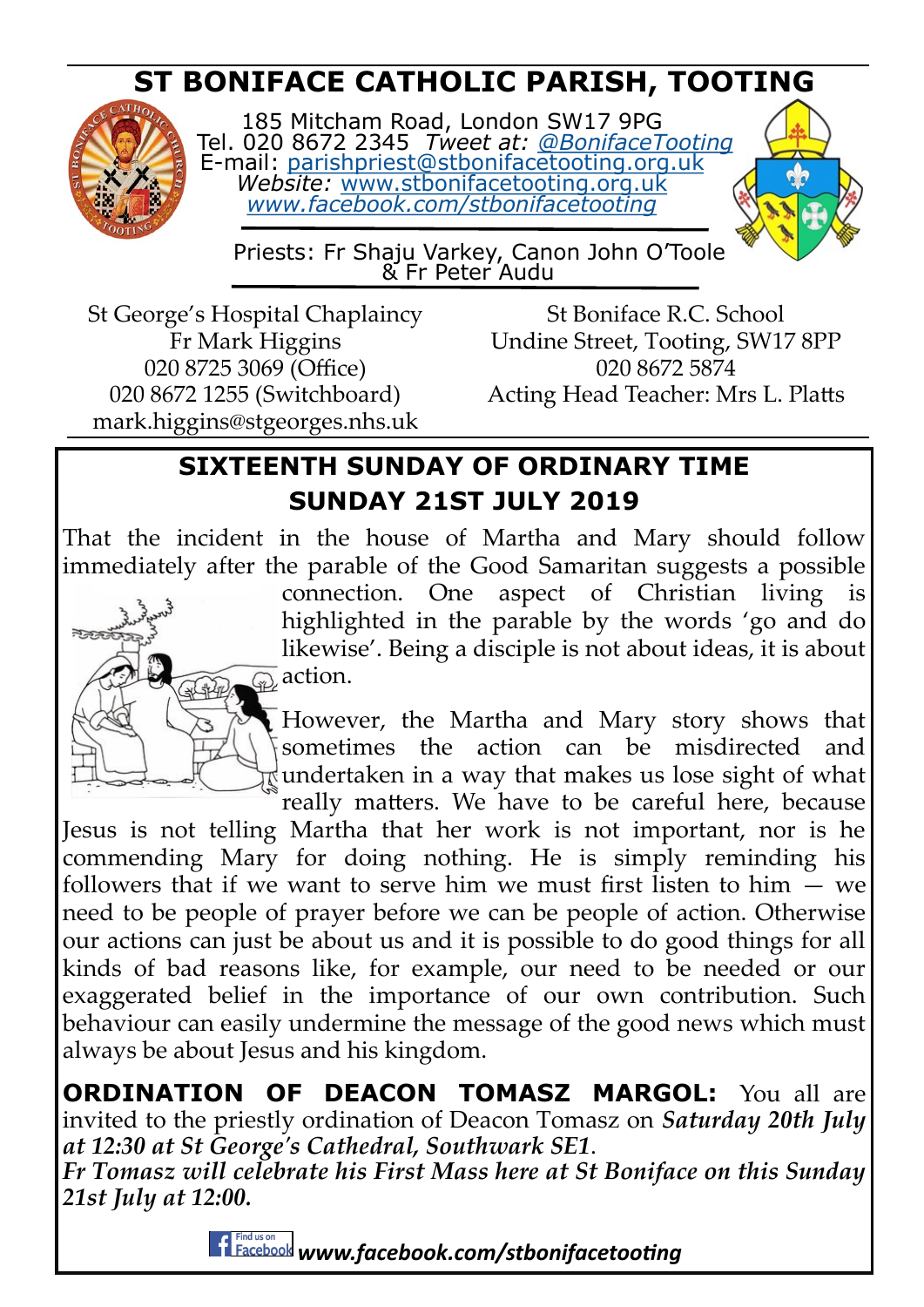# **ENTRANCE ANTIPHON**

*See, I have God for my help. The Lord sustains my soul. I will sacrifice to you with willing heart, and praise your name, O Lord, for it is good.*

### **The Gloria**

**Glory to God in the highest, and on earth peace to people of good will. We praise you, we bless you, we adore you, we glorify you, we give you thanks for your great glory. Lord God, heavenly King, O God, almighty Father.** 

**Lord Jesus Christ, Only Begotten Son, Lord God, Lamb of God, Son of the Father, you take away the sins of the world, have mercy on us;**

**you take away the sins of the world, receive our prayer;**

**you are seated at the right hand of the Father, have mercy on us. For you alone are the Holy One, you alone are the Lord, you alone are the Most High, Jesus Christ, with the Holy Spirit, in the glory of God the Father. Amen.'**

# **LITURGY OF THE WORD**

# **FIRST READING**





The Lord appeared to Abraham at the Oak of Mamre while he was sitting by the entrance of the tent during the hottest part of the day. He looked up, and there he saw three men standing near him. As soon as he saw them he ran from the entrance of the tent to meet them, and bowed to the ground. 'My lord,' he said 'I beg you, if I find favour with you, kindly do not pass your servant by. A little water shall be brought; you shall wash your feet and lie down under the tree. Let me fetch a little bread and you shall refresh yourselves before going further. That is why you have come in your servant's direction.' They replied, 'Do as you say.' Abraham hastened to the tent to find Sarah.' 'Hurry,' he said 'knead three bushels of flour and make loaves.' Then running to the cattle Abraham took a fine and tender calf and gave it to the servant, who hurried to prepare it. Then taking cream, milk and the calf he had prepared, he laid all before them, and they ate while he remained standing near them under the tree. 'Where is your wife Sarah?' they asked him. 'She is in the tent' he replied. Then his guest said, 'I shall visit you again next year without fail, and your wife will then have a son.'

The word of the Lord. *R***. Thanks be to God**

### *RESPONSORIAL PSALM Psalm 14(15):2-5*

### *R. The just will live in the presence of the Lord.*

Lord, who shall dwell on your holy mountain? He who walks without fault; He who acts with justice and speaks the truth From his heart; he who does not slander with his tongue. *R*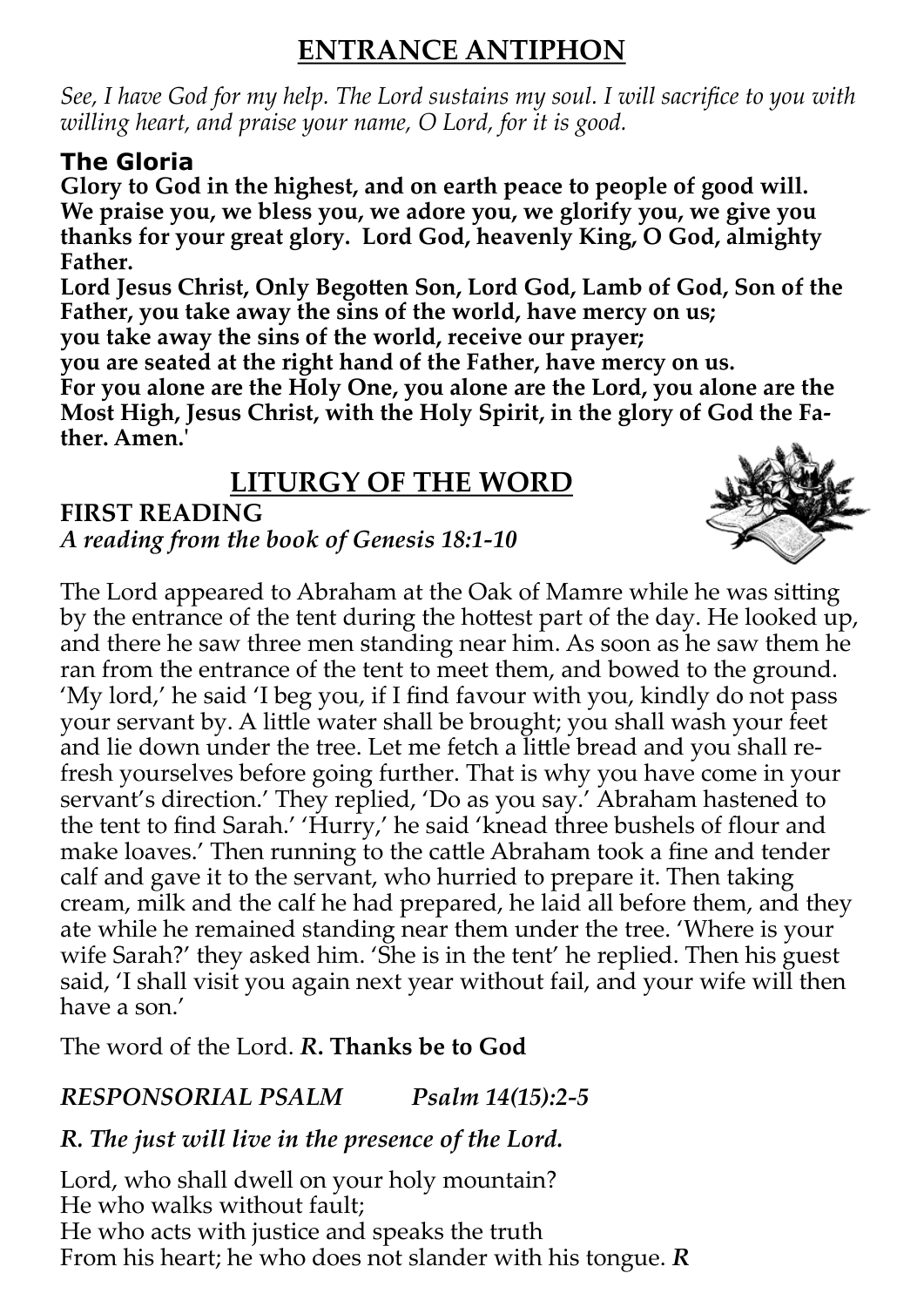He who does no wrong to his brother, Who casts no slur on his neighbour, Who holds the godless in disdain, But honours those who fear the Lord. *R*

He who keeps his pledge, come what may; Who takes no interest on a loan And accepts no bribes against the innocent. Such a man will stand firm for ever. *R*

#### **SECOND READING**  *A Reading from the letter of St Paul to the Colossians 1:24-28*

It makes me happy to suffer for you, as I am suffering now, and in my own body to do what I can to make up all that has still to be undergone by Christ for the sake of his body, the Church. I became the servant of the Church when God made me responsible for delivering God's message to you, the message which was a mystery hidden for generations and centuries and has now been revealed to his saints. It was God's purpose to reveal it to them and to show all the rich glory of this mystery to pagans. The mystery is Christ among you, your hope of glory: this is the Christ we proclaim, this is the wisdom in which we thoroughly train everyone and instruct everyone, to make them all perfect in Christ.

The word of the Lord **R. Thanks be to God**.

### **GOSPEL ACCLAMATION**

### *Alleluia, alleluia!*

*Open our heart, O Lord, to accept the words of your Son. Alleluia!*

### **GOSPEL**

### *A Reading from the holy Gospel according to Luke 10:38-42*

Jesus came to a village, and a woman named Martha welcomed him into her house. She had a sister called Mary, who sat down at the Lord's feet and listened to him speaking. Now Martha who was distracted with all the serving said, 'Lord, do you not care that my sister is leaving me to do the serving all by myself? Please tell her to help me.' But the Lord answered: 'Martha, Martha,' he said 'you worry and fret about so many things, and yet few are needed, indeed only one. It is Mary who has chosen the better part; it is not to be taken from her.'

The Gospel of the Lord.

## **R. Praise to you Lord Jesus Christ**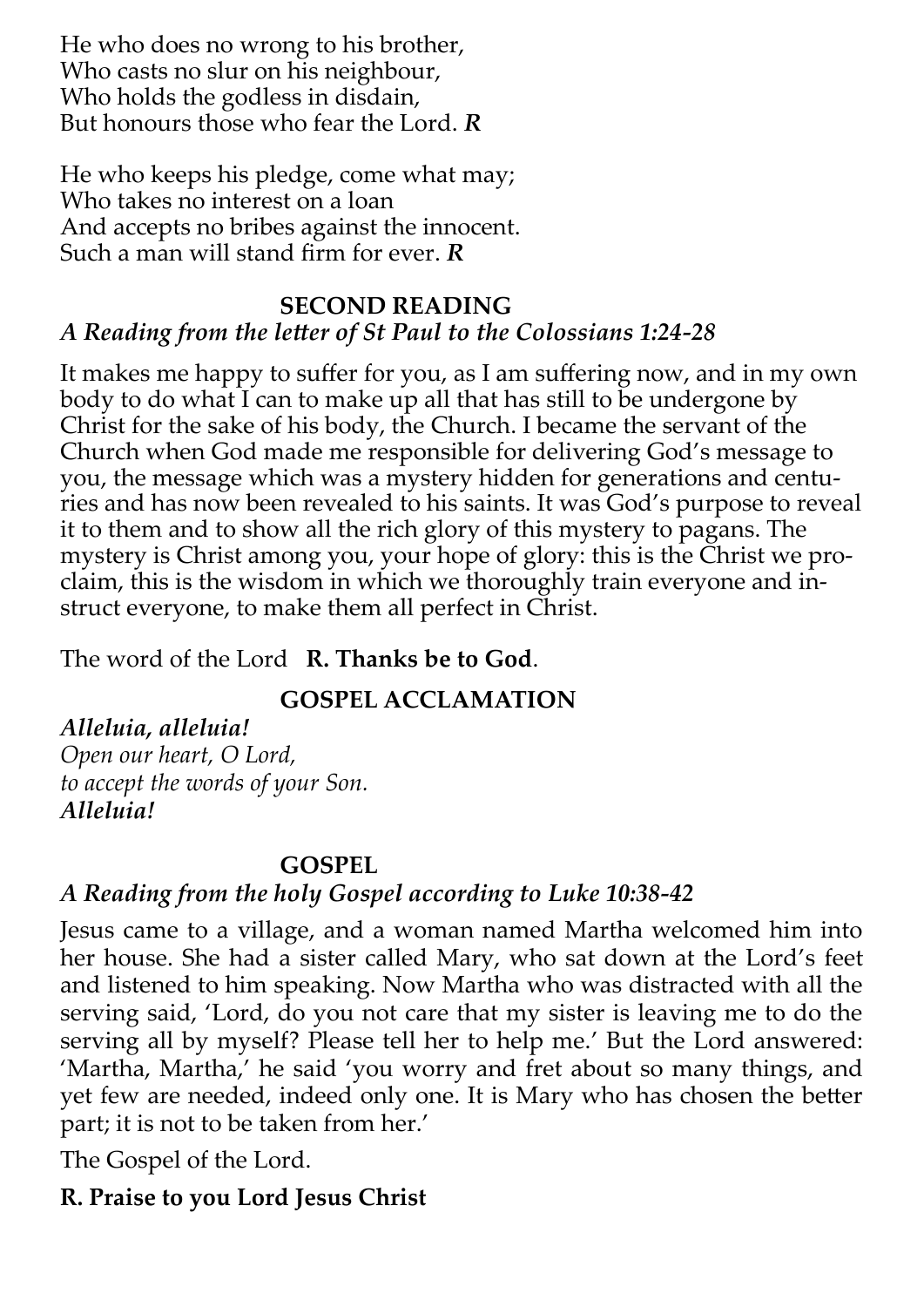#### **THE NICENE CREED**

**I believe in one God, the Father almighty, maker of heaven and earth, of all things visible and invisible.**

**I believe in one Lord Jesus Christ, the Only Begotten Son of God, born of the Father before all ages. God from God, Light from Light, true God from true God, begotten, not made, consubstantial with the Father; Through him all things were made.
For us men and for our salvation he came down from heaven, and by the Holy Spirit (all bow)** *was incarnate of the Virgin Mary, and became man.*

**I believe in the Holy Spirit, the Lord, the giver of life, who proceeds from the Father and the Son, who with the Father and the Son is adored and glorified, who has spoken through the prophets.**

**I believe in one, holy, catholic, and apostolic Church. I confess one baptism for the forgiveness of sins and I look forward to the resurrection of the dead and the life of the world to come. Amen.** 

#### **THE LITURGY OF THE EUCHARIST**

**SANCTUS:**

**Holy, Holy, Holy Lord God of hosts.**

**Heaven and earth are full of your glory. Hosanna in the highest. Blessed is he who comes in the name of the Lord. Hosanna in the highest.** 

#### **THE MYSTERY OF FAITH.**

*We proclaim your Death, O Lord, and profess your Resurrection, until you come again.* 

#### **COMMUNION RITE**

Deliver us, Lord, we pray… For the kingdom, the power and the glory are yours now and for ever

#### **Behold the Lamb of God…**

Lord, I am not worthy that you should enter under my roof, but only say the word and my soul shall be healed.

#### **COMMUNION ANTIPHON**

*Behold, I stand at the door and knock, says the Lord. If anyone hears my voice and opens the door to me, I will enter his house and dine with him and he with me.*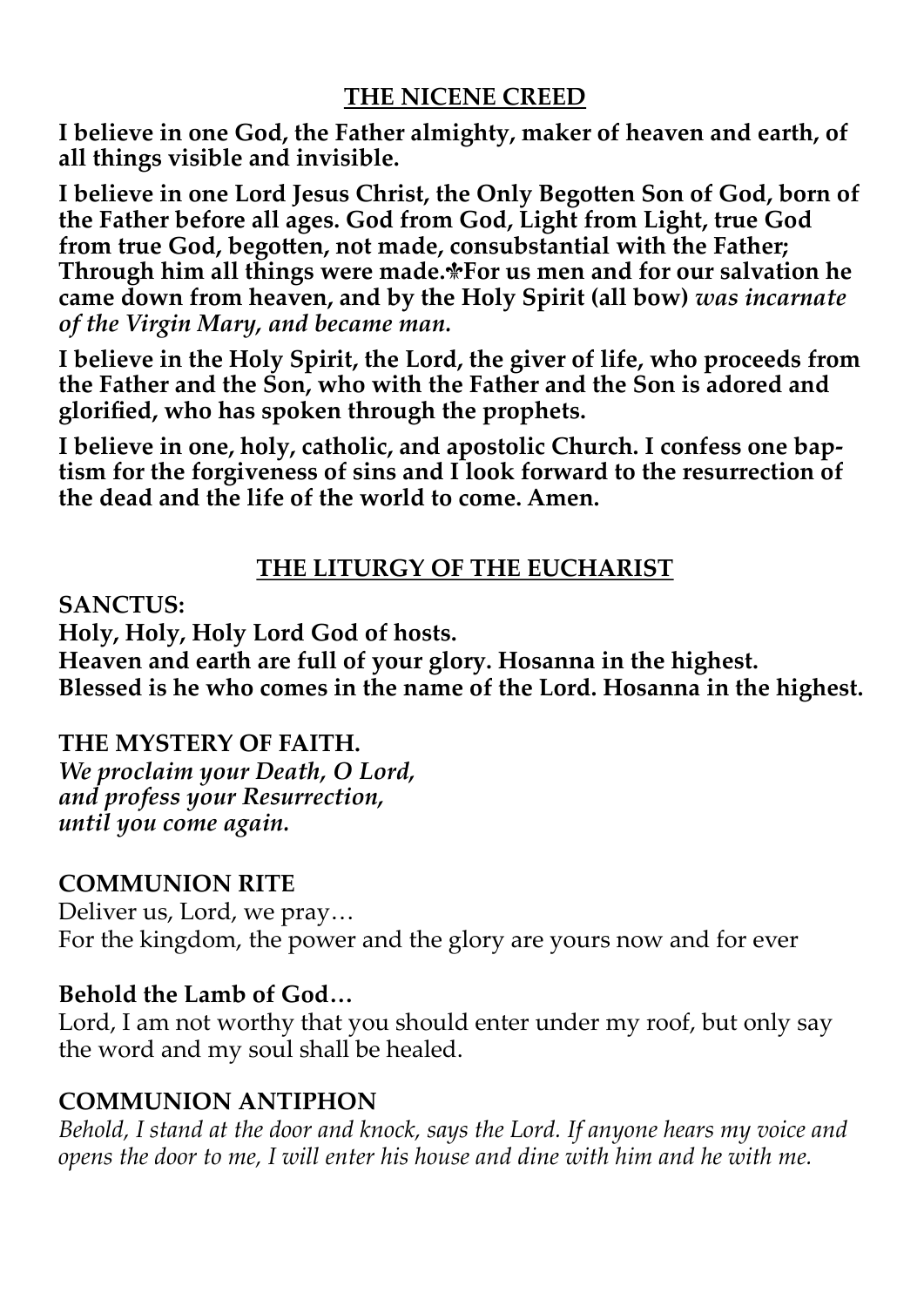# **PARISH INFORMATION, FAITH NEWS & MISSION**

**ALL MEMBERS OF THE EUROPEAN COMMINITY** are re-

quested to come for a meeting on Sunday 28th July after 12:00 Mass to plan the European Day which is on Sunday 22nd September.

# **DEATH ANNIVERSARY OF FR BONVINI**: is on this Mon-

day 22nd July. We shall offer him morning Mass of the Day. Please find the obituary of Fr Bonvini on the notice to know little more about his life and ministry. May his soul rest in peace!

**LIVE BROADCAST:** of the installation of our new Archbishop, Very Rt Rev John Wilson can be watched live on the new RC Southwark YouTube channel. If you wish to watch, please go to YouTube site and type **RC Southwark** or at https://youtu.be/wemICGkP6pA

**VOLUNTEERS:** are needed for the reception in the Hall after Fr Tomasz's first Mass. If you can, please see Tommy in the Café before 12:00 Mass on Sunday.

**6 DAY-PILGRIMAGE TO MEDJUGORJE: 20 - 25 October 2019**: If you wish to join, please fill in a booking form and return to the parish office or to a priest. Travel by British Airways, 46 Kg language and accommodation in a 4 star hotel.

**GIFT AID SCHEME ENVELOPES**: If you are part of the Parish Gift Aid Scheme please collect your new box of envelopes. If anyone wishes to join the Scheme, please speak to Fr Shaju or any enquiries can be emailed to giftaid@stbonifacetooting.org.uk or telephone Tony on 020 8767 5293.

**LITURGY FOR CHILDREN:** Sessions have stopped for the Summer break and will commence on the **8th September 2019 at 10:30am** 

**CHURCH IS GOD'S HOUSE.** Let us keep its Sacredness with silence and prayerfulness. Anything that takes way Sacredness should be avoided - talking, eating and drinking. Every adult, as a responsible person, has a duty to lead our children by good examples and instructions that they too may grow in the sacredness of God's house.

**MASS ATTENDANCE CARD:** Now onwards the parents of the children who are seeking school admission in Catholic School and also First Holy Communion & Confirmation should fill in a Mass attendance card which will be available from priests after weekend Masses. Many thanks

**PADRE PIO GROUP:** The prayer meeting will be closed for the Summer break from 22nd July and will reopen 9th September.

**CHARASMATIC PRAYER GROUP:** The last prayer meeting before the Summer break, will be this **Tuesday 23rd July at 7.30pm.**

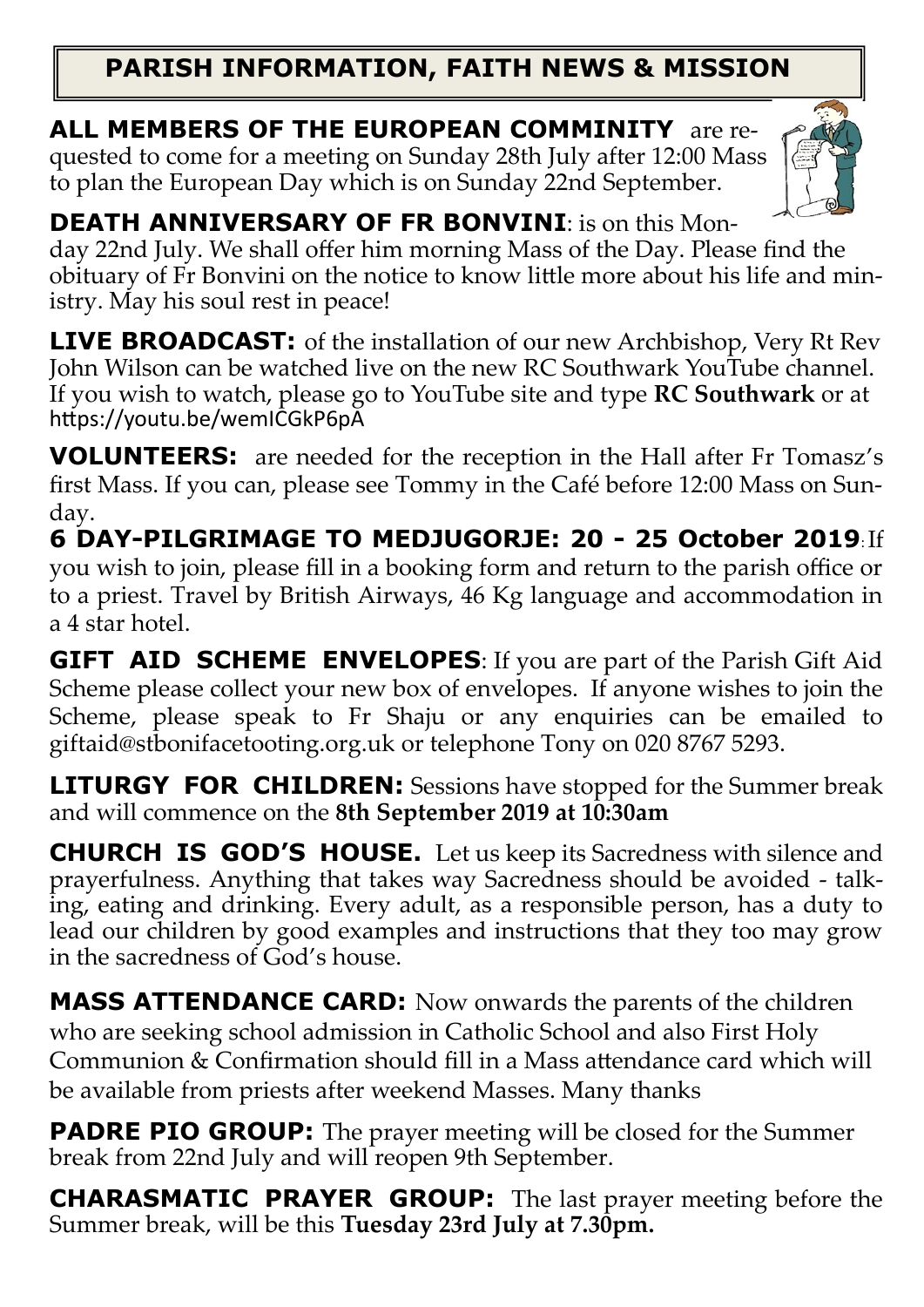**QUIZ NIGHT:** Tommy will be holding a Quiz Night on the 16th August 2019 from 7pm. Please come along for an enjoyable evening.

### **WORK PARTY MEETING: The next one is on Saturday 27th July.**

**BAPTISM PROGRAMME: next programme is on Monday 29th July at 7.30pm in the Presbytery.** 

**PAPAL BLESSINGS:** The procedure for request for a Papal Blessing has simplified. Now you can order directly online. If you need one, please go to *www.elemosineria.va/papal-blessing*

**COMMUNITY DAYS: European Day—22nd September & All Nations Thanksgiving Day—24th November.**

**INFANTS BAPTISM:** Any parents who wish to baptise their children should register in the parish and attend the Mass regularly for at least six months. Those who moved recently to the parish should get evidence of the catholic practice. Fr Shaju will be happy to talk to you during Parish Open house if you have any queries.

**CHURCH CLEANING:** Thank you to all who have volunteered to look after the Church. It is encouraging to see more people are joining for the cleaning under the care of group leaders. Well done! **This Monday is Team 4 at 7pm.** *All the group leaders, please remind your group members for their rota few days before the cleaning day. If you cannot make it please notify your Leader.* 

**COFFEE MORNING:** Please see the Rota on the notice board. If anyone wish to help at the Coffee Mornings after 10.30am & 12:00 Masses, please speak to Fr Shaju.

**HOLIDAYS:** Parish wishes all of you a relaxing summer holiday. If you are travelling, the parish offers prayers for a safe journey.

**FOOD BANK:** the box for Food Bank contributions is in the Coffee Shop.

**THE LAY FRANCISCANS –** A Secular order founded by St. Francis, meet every 2nd Sunday of each month (except August) In the Chapel of St. George's Hospital, Tooting. From 2.45pm. No obligation. Details if required please call Tony 07407 686 527

*For all those who are celebrating their birthday this week the Parish wishes you a Happy Birthday and we join you to give thanks to God for the wonderful gift of life to you & you a special gift to us. The Parish also wishes every blessing to all the couples who are celebrating their wedding anniversary this week.*

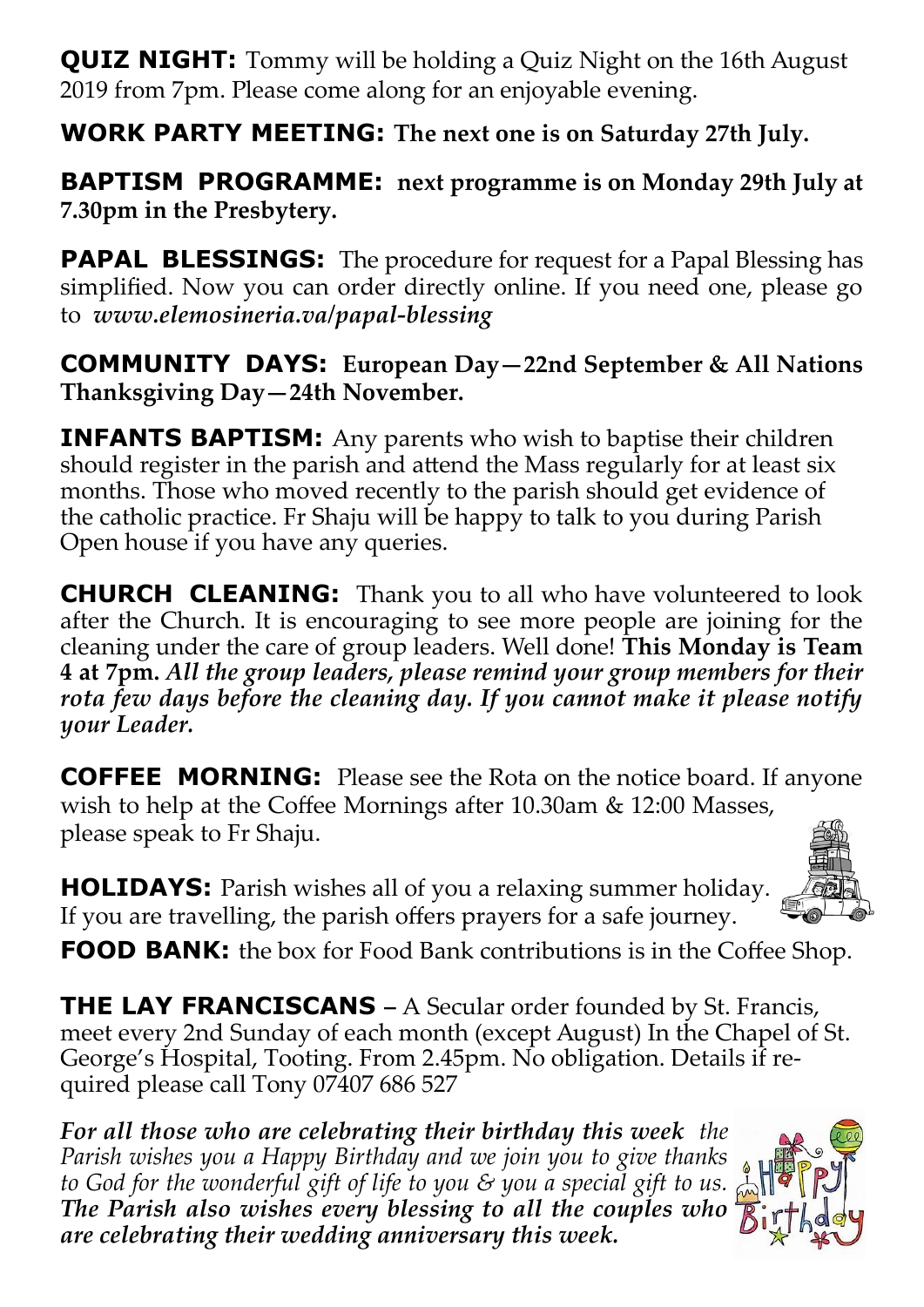### **NEED TO SEE A PRIEST:**

If you need to see a priest to sign a school supplementary form, discuss about baptism or wedding or a private matter, please come to the Parish Open House every Friday from 4pm– 6pm. No appointment needed

### **HOSPITAL VISITS :**

For any person admitted in St George's Hospital and who would like to see a priest, please contact Fr Mark Higgins, the hospital chaplain on 020 8725 3069. In an emergency, please ask the ward staff to contact the Catholic priest on call.

#### **PARISH PRAYER LIST**

Please remember in your prayers all those on our parish prayer list.

**The Sick: Rose Furtado,** Agnelo Fernades, Nilojan Mariyathas, Betty Joyce, Tony Hardy, Esther Daley, Clifford Tetteh, Norman Mendonca, Irene Mendonca, Julianna Hayfron, Nino Abel, Albert Folvi, Marciana Tangcay, Geoff Blwyddin Helena O'Connor, Cecil Adams, Pat Nolan, Pauline Kearney, Tony & Lenna McCormick, Norah Bolger, Anne Scanlon, Fortunata D'Souza, Nigel Searle, Gordon King, Maria Fatima, Fernando & Michael Andrade.

**Anniversaries**: Rev Ernest Bonvini, Teresa Ridge, Maisie Hermitage, Brian Ward, Patrick Doherty, Robert Garvey, Williamina Keep, Mary Camm, Margaret Munt, Mary Boswell, Anne Cassidy and Patrick Gleeson. May they rest in peace – Amen.

|                         |                                                                  | 20th & 21st July               | 27th & 28th July                       |  |  |
|-------------------------|------------------------------------------------------------------|--------------------------------|----------------------------------------|--|--|
|                         | LITURGICAL READERS (please collect a copy of the rota)           |                                |                                        |  |  |
| Sat18.30                |                                                                  | Mathew D'Souza, Lucinda D'Sou- | Milosz Wojtowicz, Agnela Cabral        |  |  |
|                         | za                                                               |                                |                                        |  |  |
| 09.00                   |                                                                  | Angela Lum Wai, Mary Donoghue  | Robin Thomas, Sandra Nyakudya          |  |  |
| 10.30                   | Josie McCarthy, Fortune Musonda                                  |                                | Princess Ikpoh, Lola Lawrence          |  |  |
| 12.00                   | Ian Johnson, Mikhaela Dayaday                                    |                                | Tara Butler, Charmaine Fernandes       |  |  |
| 18.30                   | Sally Canizo, Philippa Keeling<br>Liza Asante, Emie Roberts      |                                |                                        |  |  |
|                         | <b>EUCHARISTIC MINISTERS (please collect a copy of the rota)</b> |                                |                                        |  |  |
| Sat18.30                |                                                                  | Ethna Powel, Lucinda D'Souza,  | Juliana De Souza, Ethan Power, Mi-     |  |  |
|                         |                                                                  | Mathew D'Souza                 | chael Soupraya                         |  |  |
| 09.00                   | Mary Donoghue, Monique Sin-                                      |                                | Kuriakose Antony, Farrah Jacob, An-    |  |  |
|                         | failam, Pat Willis                                               |                                | gus Xavier                             |  |  |
| 10.30                   | Carina Jualo, Isabella Mitchell, Ana                             |                                | Ann Lusena, Srikanth Lusena,           |  |  |
|                         | Maria Da Silva                                                   |                                | Therese Onyebalu                       |  |  |
| 12.00                   | Jessy Roy, Nellie De Santos, Tharma                              |                                | Angelo Aningalan, Rosemary Kana-       |  |  |
|                         | Kandiah                                                          |                                | garatham, David Lobo                   |  |  |
| 18.30                   | Barrie Ellis-Daley, Juliana De Sou-                              |                                | Reya Mathai, Isabella Mitchell, Thivi- |  |  |
|                         | za, Rose Adroa                                                   |                                | ya Robenet                             |  |  |
| <b>Church Cleaning:</b> |                                                                  | Wk4: Mon 22nd July @7pm        | Wk1: Mon 29th July $@$ 10am            |  |  |